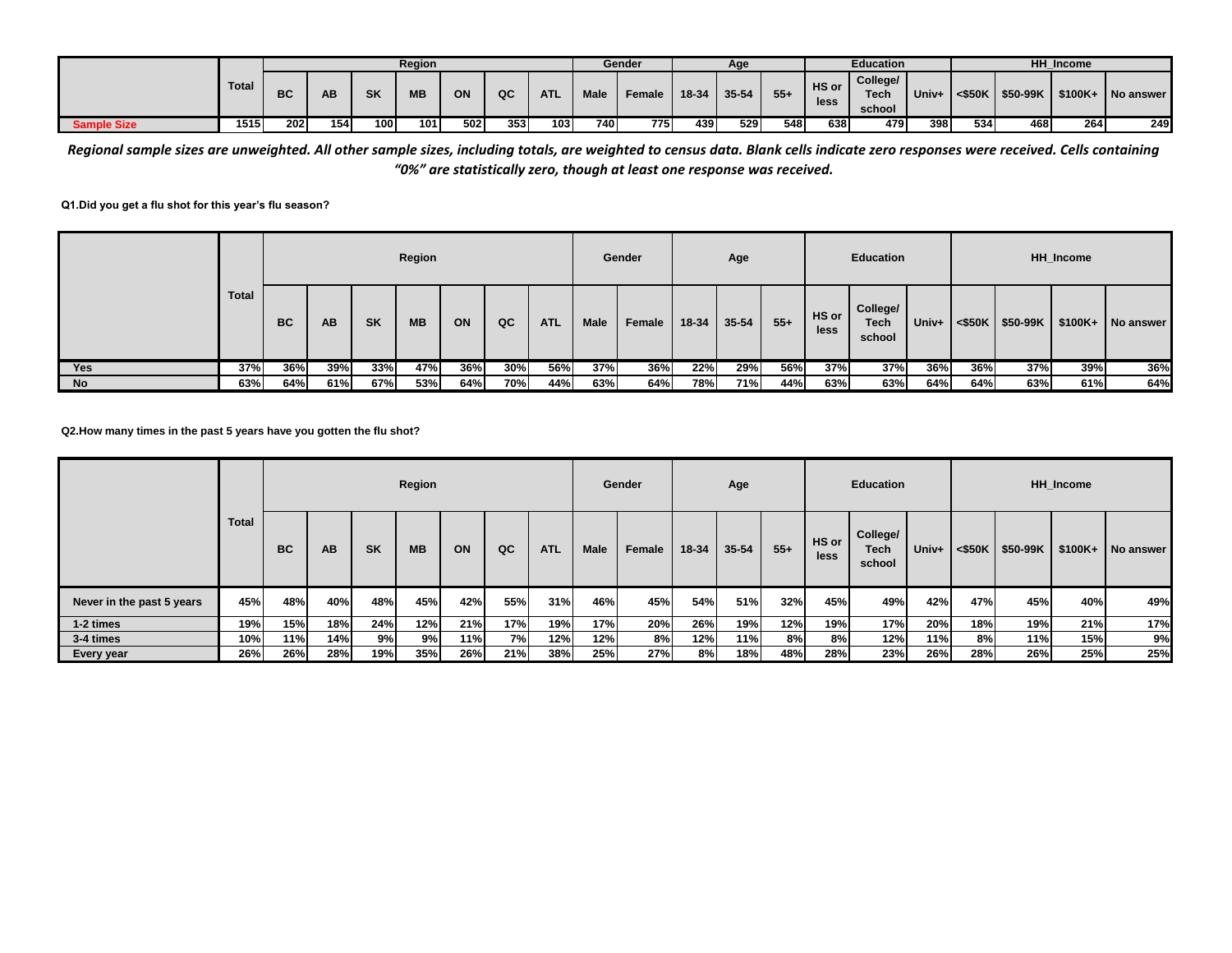**Q3.[In the general community]As a general rule, do you think the flu shot is effective in reducing the occurrence and severity of flu:**

|                         |              |           |     |           | Region    |     |     |            |             | Gender |       | Age       |       |               | <b>Education</b>           |       |                       |          | <b>HH</b> Income |           |
|-------------------------|--------------|-----------|-----|-----------|-----------|-----|-----|------------|-------------|--------|-------|-----------|-------|---------------|----------------------------|-------|-----------------------|----------|------------------|-----------|
|                         | <b>Total</b> | <b>BC</b> | AB  | <b>SK</b> | <b>MB</b> | ON  | QC  | <b>ATL</b> | <b>Male</b> | Female | 18-34 | $35 - 54$ | $55+$ | HS or<br>less | College/<br>Tech<br>school | Univ+ | $<$ \$50K $\parallel$ | \$50-99K | $$100K+$         | No answer |
| <b>Very Effective</b>   | 15%          | 14%       | 23% | 3%        | 13%       | 16% | 11% | 16%        | 15%         | 15%    | 15%   | 10%       | 19%   | 13%           | 14%                        | 18%   | 15%                   | 16%      | 12%              | 16%       |
| <b>Mostly effective</b> | 46%          | 38%       | 47% | 56%       | 44%       | 47% | 45% | 59%        | 47%         | 46%    | 42%   | 46%       | 50%   | 47%           | 45%                        | 46%   | 44%                   | 49%      | 49%              | 43%       |
| Not very effective      | 30%          | 34%       | 25% | 32%       | 38%       | 28% | 34% | 19%        | 29%         | 31%    | 31%   | 34%       | 24%   | 30%           | 28%                        | 31%   | 32%                   | 24%      | 34%              | 30%       |
| Not at all effective    | 9%           | 13%       | 5%l | 8%        | 4%l       | 9%  | 10% | <b>7%</b>  | 10%         | 9%I    | 11%   | 10%       | 7%    | 9%            | 13%                        | 5%    | 9%                    | 11%      | 5%               | 11%       |
| Top2Box                 | 61%          | 53%       | 70% | 59%       | 58%       | 63% | 55% | 75%        | 62%         | 60%    | 57%   | 56%       | 69%   | 61%           | 59%                        | 64%   | 59%                   | 65%      | 61%              | 59%       |
| Bottom2Box              | 39%          | 47%       | 30% | 41%       | 42%       | 37% | 45% | 25%        | 38%         | 40%    | 43%   | 44%       | 31%   | 39%           | 41%                        | 36%   | 41%                   | 35%      | 39%              | 41%       |

**Q3.[For the individual who gets a flu shot]As a general rule, do you think the flu shot is effective in reducing the occurrence and severity of flu:**

|                         |              |           |        |           | Region    |     |     |            |             | Gender |       | Age       |       |               | <b>Education</b>           |           |                       |          | <b>HH</b> Income |           |
|-------------------------|--------------|-----------|--------|-----------|-----------|-----|-----|------------|-------------|--------|-------|-----------|-------|---------------|----------------------------|-----------|-----------------------|----------|------------------|-----------|
|                         | <b>Total</b> | <b>BC</b> | AB     | <b>SK</b> | <b>MB</b> | ON  | QC  | <b>ATL</b> | <b>Male</b> | Female | 18-34 | $35 - 54$ | $55+$ | HS or<br>less | College/<br>Tech<br>school | Univ+     | $<$ \$50K $\parallel$ | \$50-99K | $$100K+$         | No answer |
| <b>Very Effective</b>   | 17%          | 14%       | 19%    | 8%        | 13%       | 19% | 13% | 25%        | 16%         | 18%    | 12%   | 12%       | 25%   | 18%           | 16%                        | 16%       | 17%                   | 18%      | 15%              | 15%       |
| <b>Mostly effective</b> | 47%          | 44%       | 51%    | 52%       | 51%       | 46% | 46% | 48%        | 49%         | 45%    | 45%   | 47%       | 48%   | 47%           | 47%                        | 46%       | 46%                   | 47%      | 48%              | 45%       |
| Not very effective      | 27%          | 29%       | 23%    | 33%       | 30%       | 26% | 31% | 16%        | 26%         | 28%    | 30%   | 30%       | 22%   | 26%           | 25%                        | 31%       | 27%                   | 25%      | 31%              | 28%       |
| Not at all effective    | 9%           | 14%       | 7%I    | 7% l      | 5%l       | 9%  | 10% | 11%        | 9%I         | 10%    | 12%   | 11%       | 6%    | 9%            | 12%                        | <b>7%</b> | 9%I                   | 10%      | 6%               | 11%       |
| Top2Box                 | 63%          | 57%       | 70%    | 60%       | 64%       | 65% | 59% | 73%        | 64%         | 62%    | 58%   | 59%       | 72%   | 65%           | 63%                        | 62%       | 63%                   | 65%      | 63%              | 61%       |
| Bottom2Box              | 37%          | 43%       | $30\%$ | 40%       | 36%       | 35% | 41% | 27%        | 36%         | 38%    | 42%   | 41%       | 28%   | 35%           | 37%                        | 38%l      | 37%                   | 35%      | 37%              | 39%       |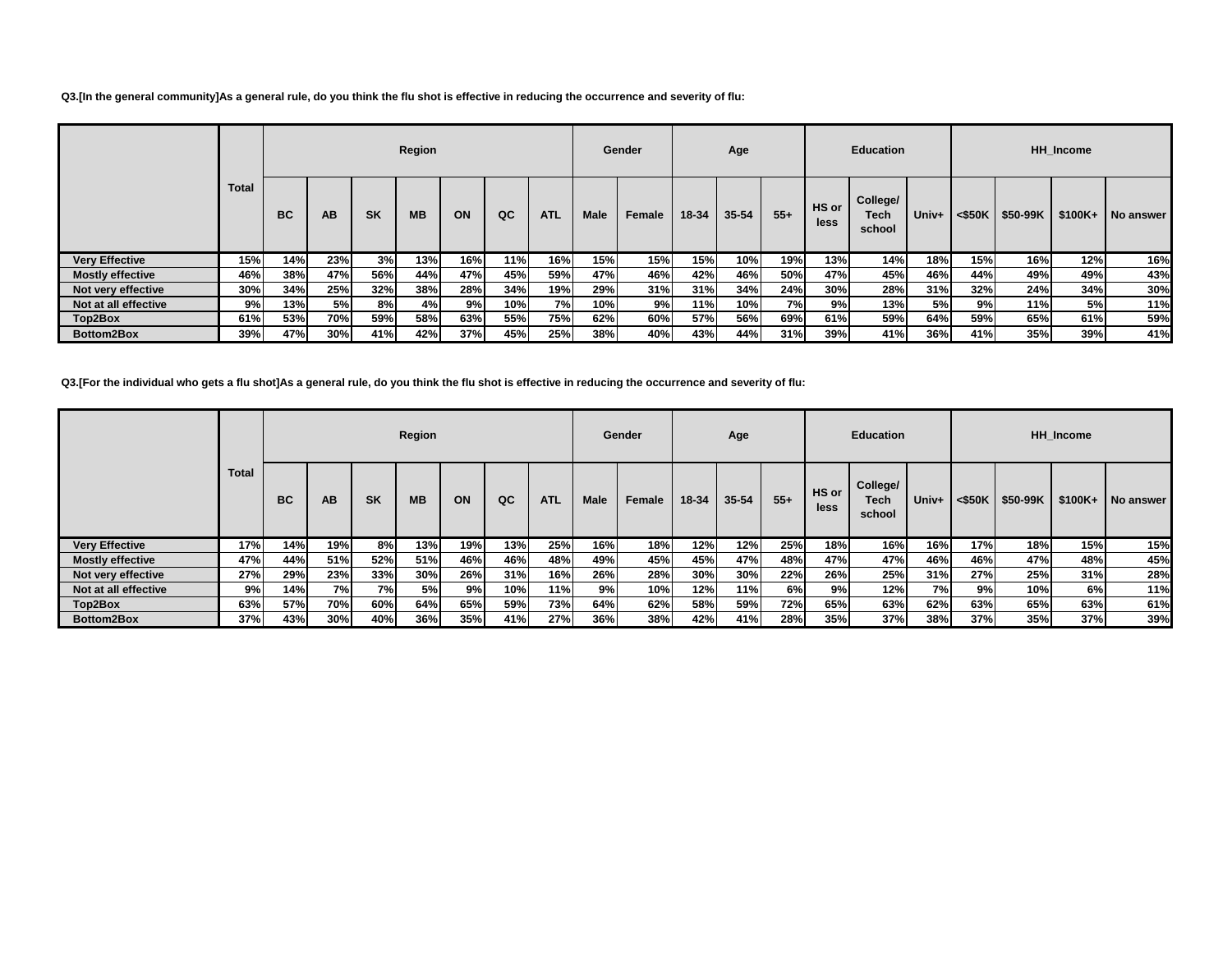| Q4.[Summary of Support]Please indicate whether you would support or oppose legally requiring people in each of following occupation to get a flu shot annually: |
|-----------------------------------------------------------------------------------------------------------------------------------------------------------------|
|-----------------------------------------------------------------------------------------------------------------------------------------------------------------|

|                                          |              |            |     |            | Region    |     |     |            |             | Gender |       | Age       |       |               | <b>Education</b>                  |       |                       |          | <b>HH</b> Income |           |
|------------------------------------------|--------------|------------|-----|------------|-----------|-----|-----|------------|-------------|--------|-------|-----------|-------|---------------|-----------------------------------|-------|-----------------------|----------|------------------|-----------|
|                                          | <b>Total</b> | <b>BC</b>  | AB  | <b>SK</b>  | <b>MB</b> | ON  | QC  | <b>ATL</b> | <b>Male</b> | Female | 18-34 | $35 - 54$ | $55+$ | HS or<br>less | College/<br><b>Tech</b><br>school | Univ+ | $<$ \$50K $\parallel$ | \$50-99K | $$100K+$         | No answer |
| <b>Emergency room doctors</b>            | 78%          | 72%        | 77% | <b>71%</b> | 72%       | 78% | 82% | 78%        | 76%         | 79%    | 74%   | 74%       | 84%   | 77%           | 77%                               | 79%   | 78%                   | 77%      | 78%              | 77%       |
| <b>Family doctors</b>                    | 76%          | 71%        | 76% | 69%        | 71%       | 78% | 77% | 77%        | 74%         | 77%    | 71%   | 73%       | 82%   | 76%           | 75%                               | 76%   | 78%                   | 75%      | 75%              | 74%       |
| <b>Nurses</b>                            | 78%          | 74%        | 77% | 70%        | 71%       | 78% | 83% | 78%        | 77%         | 80%    | 76%   | 74%       | 85%   | 78%           | 78%                               | 80%   | 80%                   | 78%      | 78%              | 77%       |
| Hospital staff (janitors,<br>cooks, etc) | 74%          | 69%        | 74% | 68%        | 70%       | 75% | 77% | 78%        | 71%         | 77%l   | 69%   | 70%       | 82%   | 74%           | 74%                               | 75%   | 74%                   | 73%      | 76%              | 73%       |
| <b>Elementary school</b><br>teachers     | 72%          | 67%        | 70% | 64%        | 63%       | 73% | 73% | 77%        | 69%         | 74%    | 64%   | 69%       | 80%   | 71%           | 73%                               | 70%   | 74%                   | 71%      | 70%              | 68%       |
| <b>Nursing home staff</b>                | 78%          | <b>73%</b> | 76% | 72%        | 72%       | 78% | 82% | 78%        | 76%         | 79%    | 75%   | 73%       | 84%   | 77%           | 78%                               | 79%   | 79%                   | 78%      | 78%              | 76%       |

**Q4.[Summary of Oppose]Please indicate whether you would support or oppose legally requiring people in each of following occupation to get a flu shot annually:**

|                                          |              |           |     |           | Region    |     |     |            |      | Gender |       | Age       |       |                      | <b>Education</b>           |       |         |          | <b>HH_Income</b> |                  |
|------------------------------------------|--------------|-----------|-----|-----------|-----------|-----|-----|------------|------|--------|-------|-----------|-------|----------------------|----------------------------|-------|---------|----------|------------------|------------------|
|                                          | <b>Total</b> | <b>BC</b> | AB  | <b>SK</b> | <b>MB</b> | ON  | QC  | <b>ATL</b> | Male | Female | 18-34 | $35 - 54$ | $55+$ | HS or<br><b>less</b> | College/<br>Tech<br>school | Univ+ | < \$50K | \$50-99K | $$100K+$         | <b>No answer</b> |
| <b>Emergency room doctors</b>            | 22%          | 28%       | 23% | 29%       | 28%       | 22% | 18% | 22%        | 24%  | 21%    | 26%   | 26%       | 16%   | 23%                  | 23%                        | 21%   | 22%     | 23%      | 22%              | 23%              |
| <b>Family doctors</b>                    | 24%          | 29%       | 24% | 31%       | 29%       | 22% | 23% | 23%        | 26%  | 23%    | 29%   | 27%       | 18%   | 24%                  | 25%                        | 24%   | 22%     | 25%      | 25%              | 26%              |
| <b>Nurses</b>                            | 22%          | 26%       | 23% | 30%       | 29%       | 22% | 17% | 22%        | 23%  | 20%    | 24%   | 26%       | 15%   | 22%                  | 22%                        | 20%   | 20%     | 22%      | 22%              | 23%              |
| Hospital staff (janitors,<br>cooks, etc) | 26%          | 31%       | 26% | 32%       | 30%       | 25% | 23% | 22%        | 29%  | 23%    | 31%   | 30%       | 18%   | 26%                  | 26%                        | 25%   | 26%     | 27%      | 24%              | 27%              |
| <b>Elementary school</b><br>teachers     | 28%          | 33%       | 30% | 36%       | 37%       | 27% | 27% | 23%        | 31%  | 26%    | 36%   | 31%       | 20%   | 29%                  | 27%                        | 30%   | 26%     | 29%      | 30%              | 32%              |
| Nursing home staff                       | 22%          | 27%       | 24% | 28%       | 28%       | 22% | 18% | 22%        | 24%  | 21%    | 25%   | 27%       | 16%   | 23%                  | 22%                        | 21%   | 21%     | 22%      | 22%              | 24%              |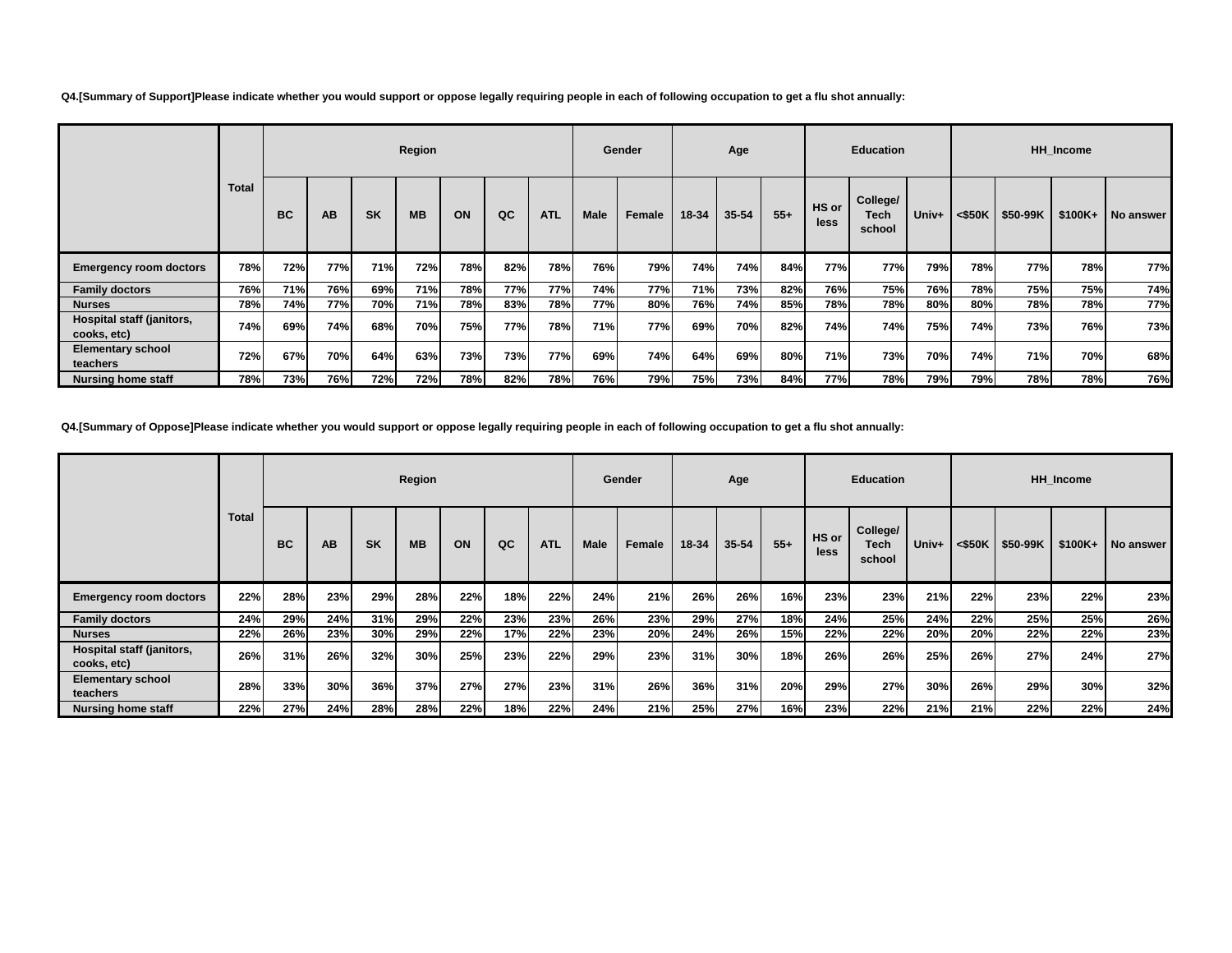**Q4.[Emergency room doctors]Please indicate whether you would support or oppose legally requiring people in each of following occupation to get a flu shot annually:**

|                           |              |            |      |            | Region    |     |     |            |             | Gender |       | Age       |       |                      | <b>Education</b>           |            |                       |          | <b>HH</b> Income |           |
|---------------------------|--------------|------------|------|------------|-----------|-----|-----|------------|-------------|--------|-------|-----------|-------|----------------------|----------------------------|------------|-----------------------|----------|------------------|-----------|
|                           | <b>Total</b> | <b>BC</b>  | AB   | <b>SK</b>  | <b>MB</b> | ON  | QC  | <b>ATL</b> | <b>Male</b> | Female | 18-34 | $35 - 54$ | $55+$ | HS or<br><b>less</b> | College/<br>Tech<br>school | Univ+      | $<$ \$50K $\parallel$ | \$50-99K | $$100K+$         | No answer |
| <b>Strongly support</b>   | 51%          | 46%        | 49%  | 41%        | 39%       | 52% | 55% | 56%        | 50%         | 52%    | 41%   | 46%       | 63%   | 53%                  | 51%                        | 48%        | 54%                   | 52%      | 49%              | 45%       |
| <b>Moderately support</b> | 27%          | 26%        | 28%  | 30%        | 33%       | 26% | 28% | 22%        | 26%         | 27%    | 33%   | 28%       | 21%   | 25%                  | 26%                        | 31%        | 25%                   | 25%      | 30%              | 31%       |
| Moderately oppose         | 11%          | 13%        | 10%  | 14%        | 9%        | 12% | 10% | 9%         | 12%         | 10%    | 14%   | 12%       | 8%    | 12%                  | $11\%$                     | <b>10%</b> | 12%                   | 12%      | 8%               | 10%       |
| <b>Strongly oppose</b>    | 11%          | 15%        | 13%  | 15%        | 19%       | 10% | 8%  | 13%        | 12%         | 11%    | 12%   | 14%       | 8%    | 11%                  | 12%                        | 12%        | 9%                    | 11%      | 13%              | 13%       |
| Top2Box                   | <b>78%</b>   | 72%        | 77%l | <b>71%</b> | 72%       | 78% | 82% | 78%        | 76%         | 79%    | 74%   | 74%       | 84%   | 77%                  | 77%                        | <b>79%</b> | <b>78%</b>            | 77%      | 78%              | 77%       |
| Bottom2Box                | 22%          | <b>28%</b> | 23%  | 29%        | 28%       | 22% | 18% | 22%        | 24%         | 21%    | 26%   | 26%       | 16%   | 23%                  | 23%                        | 21%        | 22%                   | 23%      | 22%              | 23%       |

**Q4.[Family doctors]Please indicate whether you would support or oppose legally requiring people in each of following occupation to get a flu shot annually:**

|                           |              |            |      |           | Region    |     |     |            |            | Gender |       | Age       |       |               | <b>Education</b>           |       |      |                      | HH Income |           |
|---------------------------|--------------|------------|------|-----------|-----------|-----|-----|------------|------------|--------|-------|-----------|-------|---------------|----------------------------|-------|------|----------------------|-----------|-----------|
|                           | <b>Total</b> | <b>BC</b>  | AB   | <b>SK</b> | <b>MB</b> | ON  | QC  | <b>ATL</b> | Male       | Female | 18-34 | $35 - 54$ | $55+$ | HS or<br>less | College/<br>Tech<br>school | Univ+ |      | $<$ \$50K   \$50-99K | $$100K+$  | No answer |
| <b>Strongly support</b>   | 47%          | 44%        | 46%  | 40%       | 36%       | 48% | 49% | 55%        | 46%        | 48%    | 36%   | 43%       | 60%   | 48%           | 49%                        | 44%   | 52%  | 45%                  | 45%       | 44%       |
| <b>Moderately support</b> | 29%          | 27%        | 30%  | 29%       | 36%       | 29% | 29% | 22%        | 28%        | 29%    | 35%   | 30%       | 22%   | 28%           | 27%                        | 32%   | 26%  | 30%                  | 30%       | 30%       |
| <b>Moderately oppose</b>  | 12%          | 14%        | 11%l | 16%       | 9%        | 12% | 13% | 13%        | 13%        | 12%    | 16%   | 13%       | 9%    | 13%           | 12%                        | 12%   | 12%  | 14%                  | 11%       | 12%       |
| <b>Strongly oppose</b>    | 12%          | 15%        | 14%  | 15%       | 19%       | 10% | 10% | 9%I        | 12%        | 11%    | 13%   | 14%       | 8%    | 11%           | 12%                        | 12%   | 10%l | 12%                  | 13%       | 13%       |
| Top2Box                   | 76%          | <b>71%</b> | 76%  | 69%       | 71%       | 78% | 77% | 77%        | <b>74%</b> | 77%    | 71%   | 73%       | 82%   | 76%           | 75%                        | 76%   | 78%  | 75%                  | 75%       | 74%       |
| Bottom2Box                | 24%          | 29%        | 24%I | 31%       | 29%       | 22% | 23% | 23%        | 26%        | 23%    | 29%   | 27%       | 18%   | 24%           | 25%                        | 24%   | 22%  | 25%                  | 25%       | 26%       |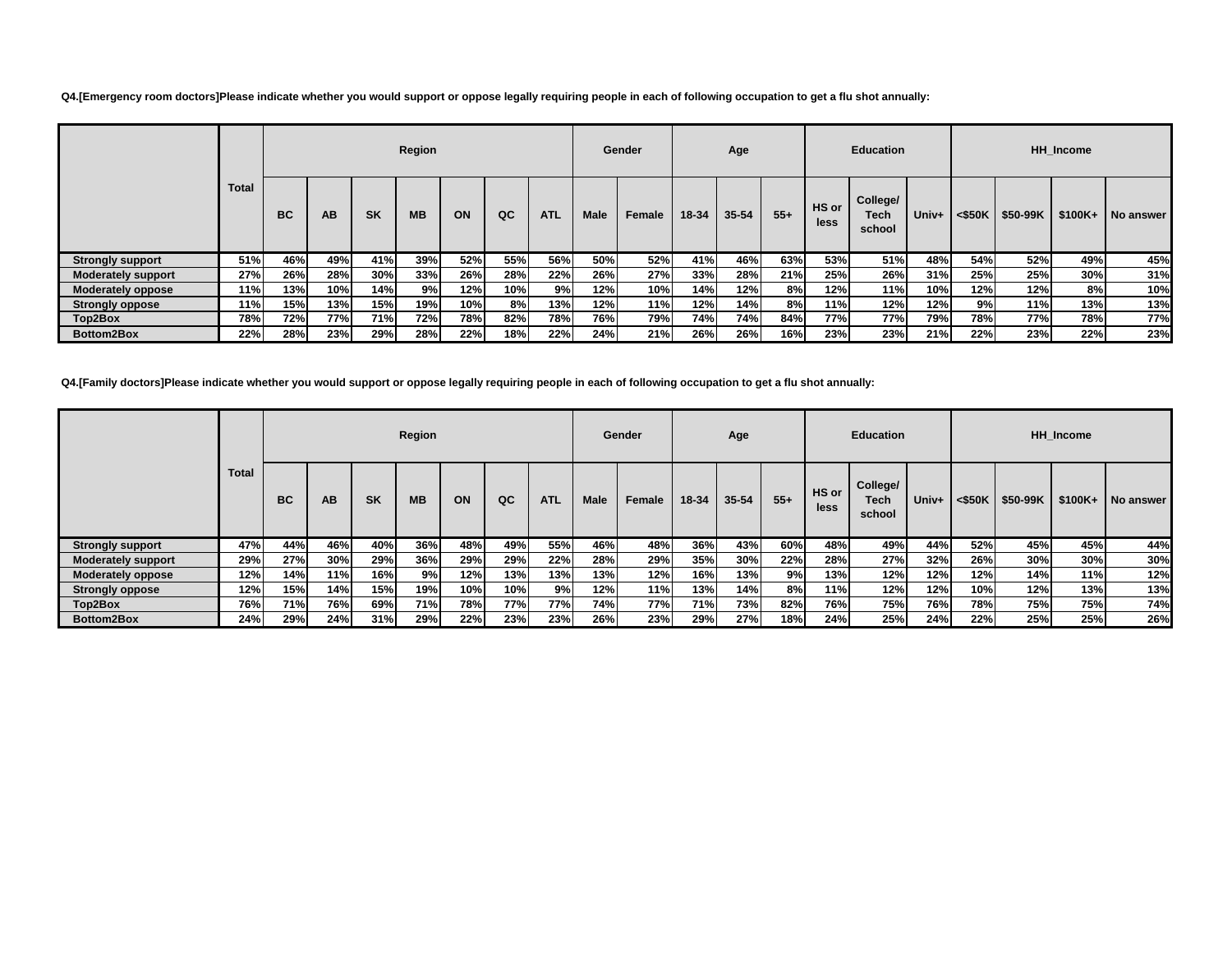**Q4.[Nurses]Please indicate whether you would support or oppose legally requiring people in each of following occupation to get a flu shot annually:**

|                           |              |            |           |           | Region    |     |     |            |             | Gender |       | Age       |       |               | <b>Education</b>           |       |     |                                | <b>HH</b> Income |             |
|---------------------------|--------------|------------|-----------|-----------|-----------|-----|-----|------------|-------------|--------|-------|-----------|-------|---------------|----------------------------|-------|-----|--------------------------------|------------------|-------------|
|                           | <b>Total</b> | <b>BC</b>  | <b>AB</b> | <b>SK</b> | <b>MB</b> | ON  | QC  | <b>ATL</b> | <b>Male</b> | Female | 18-34 | $35 - 54$ | $55+$ | HS or<br>less | College/<br>Tech<br>school | Univ+ |     | $<$ \$50K   \$50-99K   \$100K+ |                  | I No answer |
| <b>Strongly support</b>   | 50%          | 46%        | 48%       | 41%       | 40%       | 49% | 56% | 56%        | 49%         | 52%    | 40%   | 46%       | 62%   | 51%           | 53%                        | 47%   | 54% | 50%                            | 50%              | 44%         |
| <b>Moderately support</b> | 28%          | 28%        | 29%       | 29%       | 31%       | 29% | 27% | 22%        | 28%         | 28%    | 35%   | 28%       | 22%   | 27%           | 26%                        | 33%   | 26% | 28%                            | 28%              | 33%         |
| <b>Moderately oppose</b>  | 10%          | 11%        | 9%        | 15%       | 9%        | 11% | 9%  | 10%        | 11%         | 9%     | 12%   | 12%       | 7%I   | 12%           | 10%                        | 9%    | 11% | 11%                            | 8%               | 9%          |
| <b>Strongly oppose</b>    | 11%          | 15%        | 14%       | 15%       | 19%       | 10% | 8%  | 12%        | 12%         | 11%    | 13%   | 14%       | 8%    | 11%           | 12%                        | 12%   | 9%  | 12%                            | 13%              | 14%         |
| Top2Box                   | 78%          | 74%        | 77%l      | 70%       | 71%       | 78% | 83% | 78%        | <b>77%</b>  | 80%    | 76%   | 74%       | 85%   | 78%           | 78%                        | 80%   | 80% | 78%                            | 78%              | 77%         |
| Bottom2Box                | 22%          | <b>26%</b> | 23%       | 30%       | 29%       | 22% | 17% | 22%        | 23%         | 20%    | 24%   | 26%       | 15%   | 22%           | 22%                        | 20%l  | 20% | 22%                            | 22%              | 23%         |

**Q4.[Hospital staff (janitors, cooks, etc)]Please indicate whether you would support or oppose legally requiring people in each of following occupation to get a flu shot annually:**

|                           |              |     |     |           | Region    |     |     |            |            | Gender |       | Age       |       |               | <b>Education</b>           |       |        |          | HH Income |           |
|---------------------------|--------------|-----|-----|-----------|-----------|-----|-----|------------|------------|--------|-------|-----------|-------|---------------|----------------------------|-------|--------|----------|-----------|-----------|
|                           | <b>Total</b> | BC  | AB  | <b>SK</b> | <b>MB</b> | ON  | QC  | <b>ATL</b> | Male       | Female | 18-34 | $35 - 54$ | $55+$ | HS or<br>less | College/<br>Tech<br>school | Univ+ | <\$50K | \$50-99K | $$100K+$  | No answer |
| <b>Strongly support</b>   | 42%          | 39% | 39% | 38%       | 38%       | 43% | 43% | 47%        | 40%        | 44%    | 30%   | 39%       | 54%   | 43%           | 43%                        | 39%   | 47%    | 40%      | 42%       | 36%       |
| <b>Moderately support</b> | 32%          | 30% | 35% | 29%       | 31%       | 31% | 34% | 31%        | 31%        | 33%    | 39%   | 31%       | 28%   | 31%           | 32%                        | 35%   | 28%    | 34%      | 34%       | 37%       |
| <b>Moderately oppose</b>  | 13%          | 15% | 12% | 16%       | 13%       | 14% | 12% | 12%        | 16%        | 11%    | 17%   | 15%       | 9%    | 15%           | 13%                        | 12%   | 15%    | 14%      | 10%       | 14%       |
| <b>Strongly oppose</b>    | 12%          | 16% | 14% | 16%       | 18%       | 11% | 11% | 10%        | 13%        | 12%    | 15%   | 15%       | 8%    | 11%           | 13%                        | 13%   | 11%    | 13%      | 15%       | 13%       |
| Top2Box                   | 74%          | 69% | 74% | 68%       | 70%       | 75% | 77% | 78%        | <b>71%</b> | 77%    | 69%   | 70%       | 82%   | 74%           | 74%                        | 75%   | 74%    | 73%      | 76%       | 73%       |
| Bottom2Box                | 26%          | 31% | 26% | 32%       | 30%       | 25% | 23% | 22%        | 29%        | 23%    | 31%   | 30%       | 18%   | 26%           | 26%                        | 25%   | 26%    | 27%      | 24%       | 27%       |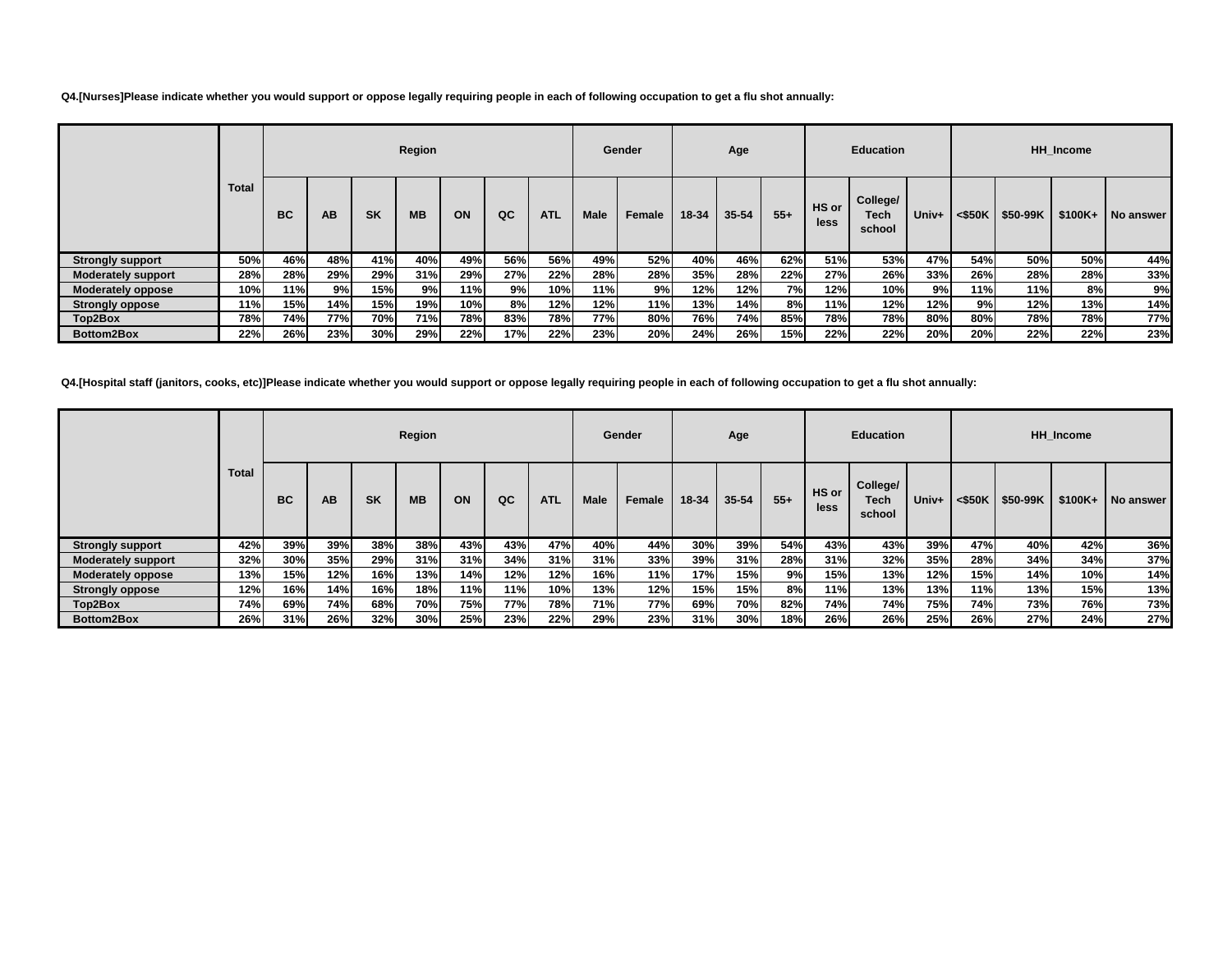**Q4.[Elementary school teachers]Please indicate whether you would support or oppose legally requiring people in each of following occupation to get a flu shot annually:**

|                           |              | Region    |     |           |           |     |     |            |             | Gender | Age   |           |       |                      | <b>Education</b>           |       | <b>HH</b> Income |                                |     |           |
|---------------------------|--------------|-----------|-----|-----------|-----------|-----|-----|------------|-------------|--------|-------|-----------|-------|----------------------|----------------------------|-------|------------------|--------------------------------|-----|-----------|
|                           | <b>Total</b> | <b>BC</b> | AB  | <b>SK</b> | <b>MB</b> | ON  | QC  | <b>ATL</b> | <b>Male</b> | Female | 18-34 | $35 - 54$ | $55+$ | HS or<br><b>less</b> | College/<br>Tech<br>school | Univ+ |                  | $<$ \$50K   \$50-99K   \$100K+ |     | No answer |
| <b>Strongly support</b>   | 38%          | 35%       | 37% | 33%       | 34%       | 39% | 38% | 49%        | 36%         | 40%    | 24%   | 35%       | 53%   | 42%                  | 39%                        | 32%   | 44%              | 37%                            | 32% | 35%       |
| <b>Moderately support</b> | 33%          | 32%       | 33% | 31%       | 29%       | 34% | 36% | 27%        | 32%         | 34%    | 41%   | 34%       | 27%   | 30%                  | 34%                        | 38%   | 30%              | 34%                            | 39% | 33%       |
| <b>Moderately oppose</b>  | 15%          | 16%       | 16% | 19%       | 16%       | 16% | 14% | 13%        | 17%         | 14%    | 20%   | 16%       | 11%   | 16%                  | 14%                        | 17%   | 14%              | 16%                            | 15% | 17%       |
| <b>Strongly oppose</b>    | 13%          | 17%       | 15% | 17%       | 21%       | 11% | 13% | 10%        | 15%         | 12%    | 16%   | 15%       | 9%    | 13%                  | 13%                        | 14%l  | 12%              | 13%                            | 15% | 15%       |
| Top2Box                   | 72%          | 67%       | 70% | 64%       | 63%       | 73% | 73% | 77%l       | 69%         | 74%    | 64%   | 69%       | 80%   | 71%                  | 73%                        | 70%l  | <b>74%</b>       | 71%                            | 70% | 68%       |
| Bottom2Box                | 28%          | 33%       | 30% | 36%       | 37%       | 27% | 27% | 23%        | 31%         | 26%    | 36%   | 31%       | 20%   | 29%                  | 27%                        | 30%   | 26%              | 29%                            | 30% | 32%       |

**Q4.[Nursing home staff]Please indicate whether you would support or oppose legally requiring people in each of following occupation to get a flu shot annually:**

|                           |              |     |     |            | Region    |     |     |            | Gender<br>Age |        |       |           | <b>Education</b> |               |                            |       | HH Income |          |          |           |  |
|---------------------------|--------------|-----|-----|------------|-----------|-----|-----|------------|---------------|--------|-------|-----------|------------------|---------------|----------------------------|-------|-----------|----------|----------|-----------|--|
|                           | <b>Total</b> | BC  | AB  | <b>SK</b>  | <b>MB</b> | ON  | QC  | <b>ATL</b> | Male          | Female | 18-34 | $35 - 54$ | $55+$            | HS or<br>less | College/<br>Tech<br>school | Univ+ | <\$50K    | \$50-99K | $$100K+$ | No answer |  |
| <b>Strongly support</b>   | 50%          | 47% | 47% | 42%        | 42%       | 52% | 49% | 55%        | 47%           | 52%    | 38%   | 46%       | 63%              | 51%           | 50%                        | 47%   | 52%       | 49%      | 51%      | 45%       |  |
| <b>Moderately support</b> | 28%          | 26% | 29% | 30%        | 31%       | 26% | 32% | 23%        | 29%           | 27%    | 37%   | 28%       | 22%              | 26%           | 28%                        | 32%   | 27%       | 29%      | 26%      | 31%       |  |
| <b>Moderately oppose</b>  | 11%          | 12% | 9%  | 15%        | 6%        | 12% | 10% | 10%        | 12%           | 9%l    | 12%   | 13%       | 8%               | 12%           | 10%                        | 9%    | 12%       | 11%      | 9%       | 10%       |  |
| <b>Strongly oppose</b>    | 11%          | 14% | 14% | 14%        | 21%       | 10% | 9%  | 12%        | 11%           | 12%    | 13%   | 14%       | 8%               | 11%           | 12%                        | 11%   | 9%        | 11%      | 14%      | 14%       |  |
| Top2Box                   | 78%          | 73% | 76% | 72%        | 72%       | 78% | 82% | 78%        | 76%           | 79%    | 75%   | 73%       | 84%              | 77%           | 78%                        | 79%   | 79%       | 78%      | 78%      | 76%       |  |
| Bottom2Box                | 22%          | 27% | 24% | <b>28%</b> | 28%       | 22% | 18% | 22%        | 24%           | 21%    | 25%   | 27%       | 16%              | 23%           | 22%                        | 21%   | 21%       | 22%      | 22%      | 24%       |  |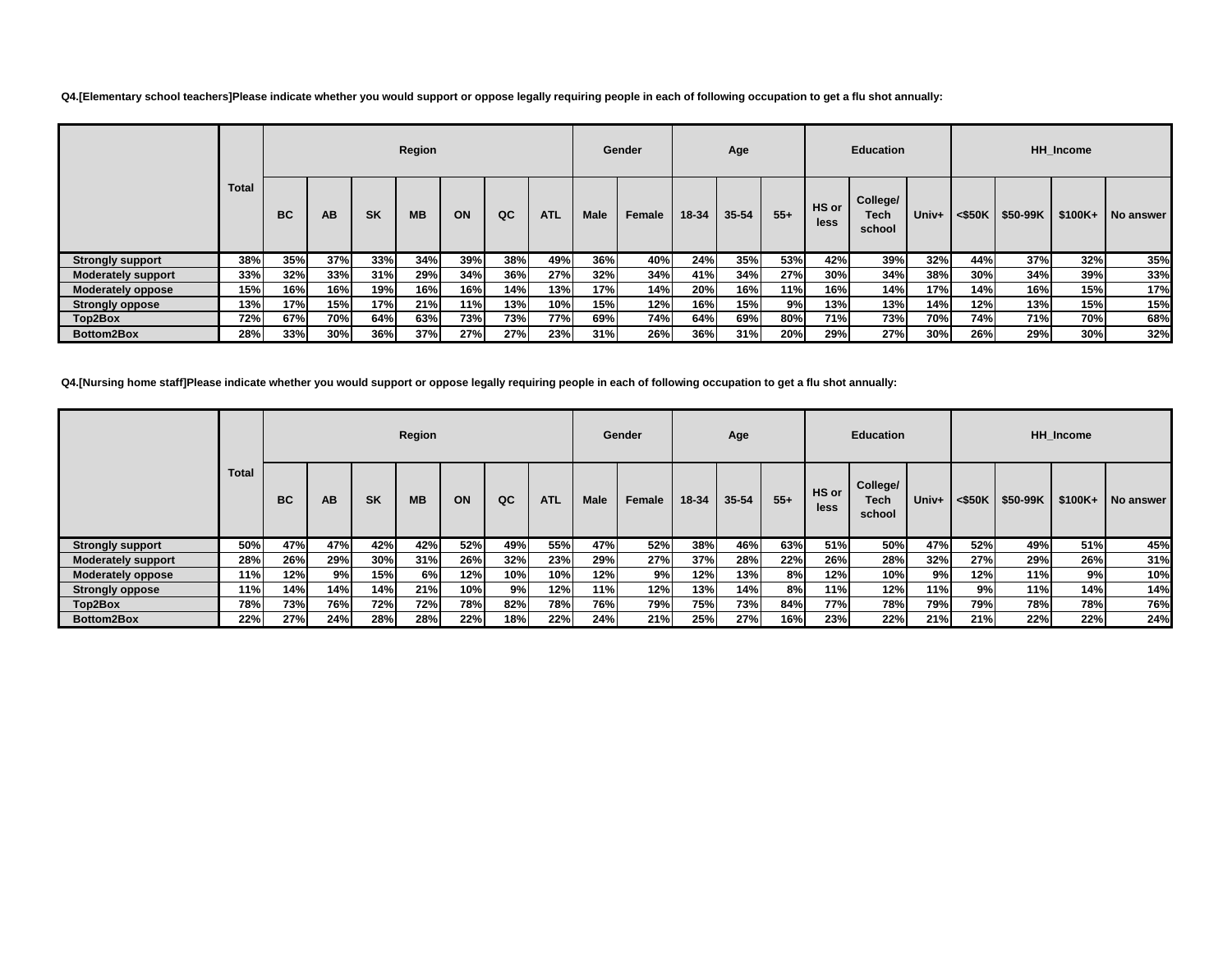## **Q5.What would you say are the main reasons that you didn't get the shot? Choose up to 2**

| *Adjusted Sample Size                        | 958          | 125       | 89        | 66        | 51        | 314 | 242 | 46         | 465         | 493    | 344   | 374       | 240   | 403              | 300                        | 255   | 343       | 297      | 160      | 159       |
|----------------------------------------------|--------------|-----------|-----------|-----------|-----------|-----|-----|------------|-------------|--------|-------|-----------|-------|------------------|----------------------------|-------|-----------|----------|----------|-----------|
|                                              |              | Region    |           |           |           |     |     |            |             | Gender | Age   |           |       | <b>Education</b> |                            |       | HH Income |          |          |           |
|                                              | <b>Total</b> | <b>BC</b> | AB        | <b>SK</b> | <b>MB</b> | ON  | QC  | <b>ATL</b> | <b>Male</b> | Female | 18-34 | $35 - 54$ | $55+$ | HS or<br>less    | College/<br>Tech<br>school | Univ+ | <\$50K    | \$50-99K | $$100K+$ | No answer |
| Don't think I need it                        | 37%          | 37%       | 35%       | 30%       | 43%       | 31% | 43% | 45%        | 38%         | 35%    | 41%   | 32%       | 37%   | 35%              | 39%                        | 36%   | 36%       | 34%      | 39%      | 40%       |
| Don't think it works                         | 35%          | 42%       | 30%       | 46%       | 37%       | 35% | 29% | 38%        | 34%         | 35%    | 32%   | 36%       | 36%   | 33%              | 37%                        | 34%   | 31%       | 35%      | 40%      | 38%       |
| <b>Concerned about side</b><br>effects/risks | 23%          | 22%       | 19%       | 24%       | 30%       | 27% | 20% | 21%        | 20%         | 26%    | 18%   | 25%       | 28%   | 27%              | 22%                        | 19%   | 27%       | 23%      | 16%      | 23%       |
| Just never think of it                       | 15%          | 16%       | 21%       | 12%       | 11%       | 15% | 15% | 9%         | 16%         | 15%    | 18%   | 13%       | 15%   | 16%              | 14%                        | 16%   | 15%       | 18%      | 15%      | 13%       |
| Other, please specify:                       | 14%          | 14%       | 18%       | 11%       | 5%        | 17% | 10% | 11%        | 14%         | 14%    | 9%    | 17%       | 17%   | 10%              | 18%                        | 16%   | 11%       | 16%      | 12%      | 20%       |
| It's inconvenient/Don't<br>have time         | 10%          | 8%l       | 18%       | 8%        | 11%       | 13% | 5%  | 4%         | 11%         | 9%     | 16%   | 8%        | 5%    | 9%               | 7%                         | 14%   | 8%        | 11%      | 15%      | 7%        |
| <b>Hate needles</b>                          | 9%           | 8%l       | 10%       | 15%       | 18%       | 8%  | 10% | 11%        | 9%          | 9%     | 13%   | 8%        | 5%    | 11%              | 9%                         | 8%    | 8%        | 10%      | 12%      | 8%        |
| I don't want to pay for it                   | 7%           | 8%l       | <b>5%</b> | 1%        | 3%        | 3%  | 12% | 10%        | 7%          | 6%     | 11%   | 5%        | 3%    | 6%               | 8%                         | 7%    | 10%       | 5%       | 3%       | 6%        |
| Don't know where/how to<br>get it            | 2%           | 2%        |           | <b>5%</b> | 3%        | 2%  | 3%  |            | 3%          | 1%     | 3%    | 2%        | 1%    | 3%               | 1%                         | 2%    | 4%        | 1%       | 1%       | 1%        |

**Q6.Did you or anyone in your household get the flu so far this winter?**

|                                 | <b>Total</b> |           |     |           | Region    |     |     |            |             | Gender | Age   |           |       |               | <b>Education</b>           |       | <b>HH_Income</b> |          |          |           |
|---------------------------------|--------------|-----------|-----|-----------|-----------|-----|-----|------------|-------------|--------|-------|-----------|-------|---------------|----------------------------|-------|------------------|----------|----------|-----------|
|                                 |              | <b>BC</b> | AB  | <b>SK</b> | <b>MB</b> | ON  | QC  | <b>ATL</b> | <b>Male</b> | Female | 18-34 | $35 - 54$ | $55+$ | HS or<br>less | College/<br>Tech<br>school | Univ+ | <\$50K           | \$50-99K | $$100K+$ | No answer |
| Yes, me                         | 13%          | 14%       | 18% | 15%       | 15%       | 11% | 12% | 19%        | 14%         | 12%    | 20%   | 11%       | 11%   | 14%           | 14%                        | 11%   | 14%              | 14%      | 15%      | 8%        |
| Yes, someone in my<br>household | 14%          | 19%       | 12% | 23%       | 20%       | 15% | 10% | 15%        | 14%         | 15%    | 23%   | 14%       | 8%    | 16%           | 14%                        | 12%   | 12%              | 16%      | 19%      | 11%       |
| No, no flu                      | 77%          | 74%       | 77% | 68%       | 71%       | 78% | 81% | 72%        | 77%         | 77%    | 66%   | 79%       | 84%   | 75%           | 77%                        | 81%   | 78%              | 74%      | 74%      | 84%       |